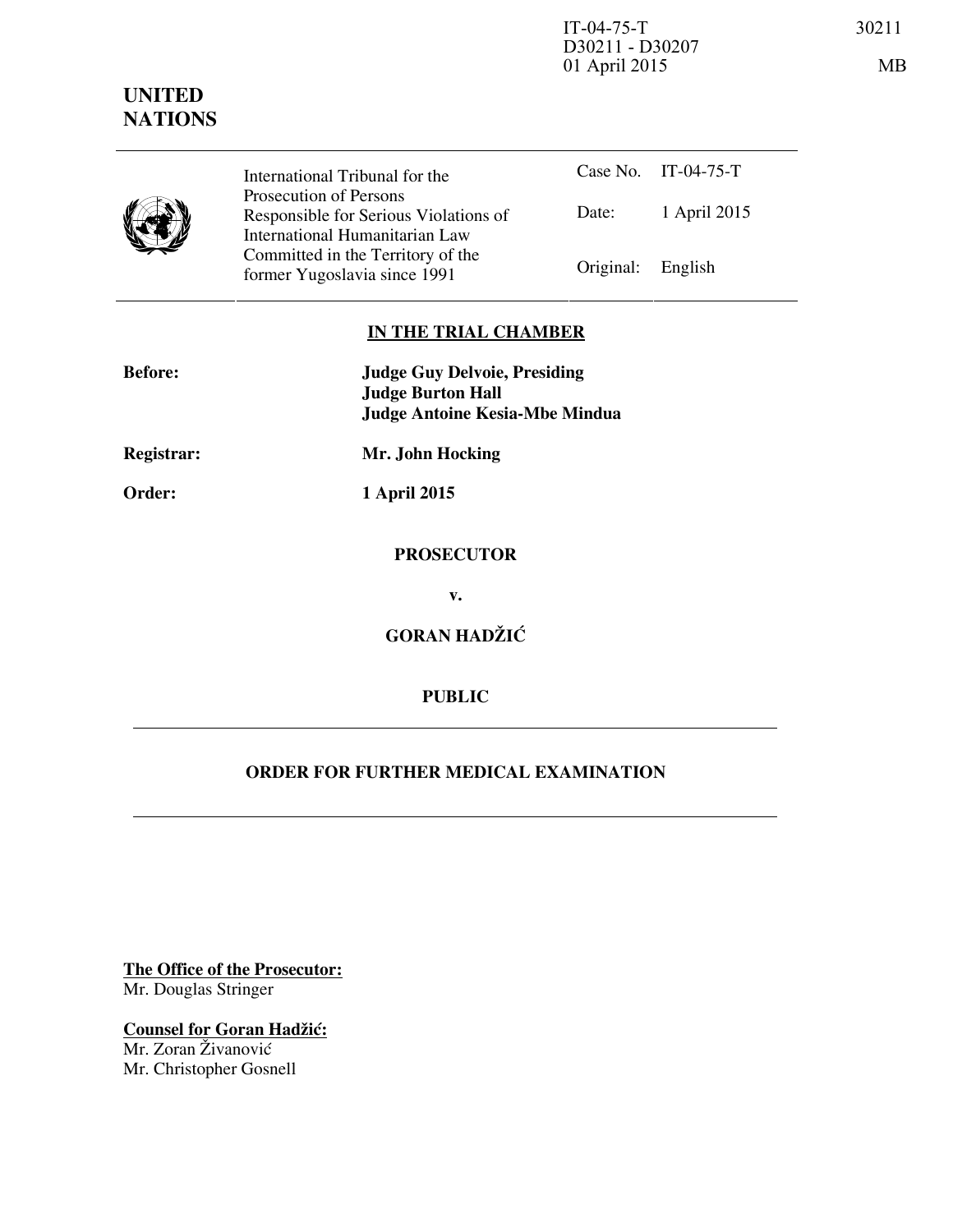**TRIAL CHAMBER II** of the International Tribunal for the Prosecution of Persons Responsible for Serious Violations of International Humanitarian Law Committed in the Territory of the former Yugoslavia since 1991 ("Trial Chamber" and "Tribunal", respectively);

**NOTING** that Hadžić was diagnosed with *glioblastoma multiforme* in November 2014 and has been undergoing a prescribed plan for palliative treatment ("Treatment Plan") comprised of: (i) six weeks of daily radiotherapy and chemotherapy treatments until the end of January; (ii) four weeks of recuperation in February; and (iii) up to six cycles of chemotherapy consisting of five days of a high-dose oral chemotherapy followed by a 23-day rest period ("Second Phase Treatment");

**NOTING** that the Second Phase Treatment began on 2 March 2015;<sup>2</sup>

**NOTING** the "Decision on Prosecution Request for a Medical Examination of the Accused Pursuant to Rules 54 and 74 *bis*", issued on 16 January 2015 ("Order"), in which the Trial Chamber ordered the Registry to appoint an independent neurologist and an independent neuro-oncologist;<sup>3</sup>

**NOTING** the "Deputy Registrar's Notification of Appointment of Medical Experts", filed with confidential annexes on 26 January 2015, in which the Deputy Registrar appointed two medical experts, Dr. Cras and Dr. Seute ("Experts"), a neurologist and a neuro-oncologist, respectively, to examine Hadžić in accordance with the Order;

**NOTING** that Dr. Cras and Dr. Seute, who examined Hadžić on 5 and 12 February 2015, respectively, and whose reports were submitted to the Trial Chamber on 13 February  $2015<sup>4</sup>$ testified before the Trial Chamber on 25 and 26 February 2015;

**NOTING** that the Experts stated that Hadžić does not appear to have any cognitive dysfunction; he is well oriented in time, space, and person; and he expresses himself clearly;<sup>5</sup>

**NOTING** that the Reporting Medical Officer ("RMO") at the United Nations Detention Unit states that Hadžić does not exhibit any cognitive dysfunctions;<sup>6</sup>

 $\overline{a}$ 

<sup>&</sup>lt;sup>1</sup> Deputy Registrar's Submission of Medical Report (confidential), 26 November 2014, confidential Annex, p. 1; Deputy Registrar's Submission of Medical Report (confidential), 12 February 2015, confidential Annex, para. 3; Deputy Registrar's Submission of Reports of Medical Experts (confidential), 13 February 2015, confidential Annex III, "Report medically examination of Mr. G. Hadzic", Tatjana Seute, MD, PhD, dated 12 February 2015 ("Seute Report"), pp. 1-2, 3.<br><sup>2</sup> Deputy

Deputy Registrar's Submission of Medical Update (confidential), 2 March 2015, para. 1; Deputy Registrar's Submission of Medical Report, 5 March 2015, confidential Annex, para. 1.

<sup>3</sup> Order, p. 4. *See also* Public Redacted Version of 16 January 2015 Decision on Prosecution Request for a Medical Examination of the Accused Pursuant to Rules 54 and 74 *bis*, 22 January 2015, p. 4.

<sup>4</sup> Deputy Registrar's Submission of Reports of Medical Experts (confidential), 13 February 2015.

<sup>&</sup>lt;sup>5</sup> Deputy Registrar's Submission of Reports of Medical Experts (confidential), 13 February 2015, confidential Annex I, Medical Report of Professor Dr. Patrick Cras, dated 12 February 2015, p. 6; Seute Report, p. 2; Dr. Patrick Cras, 25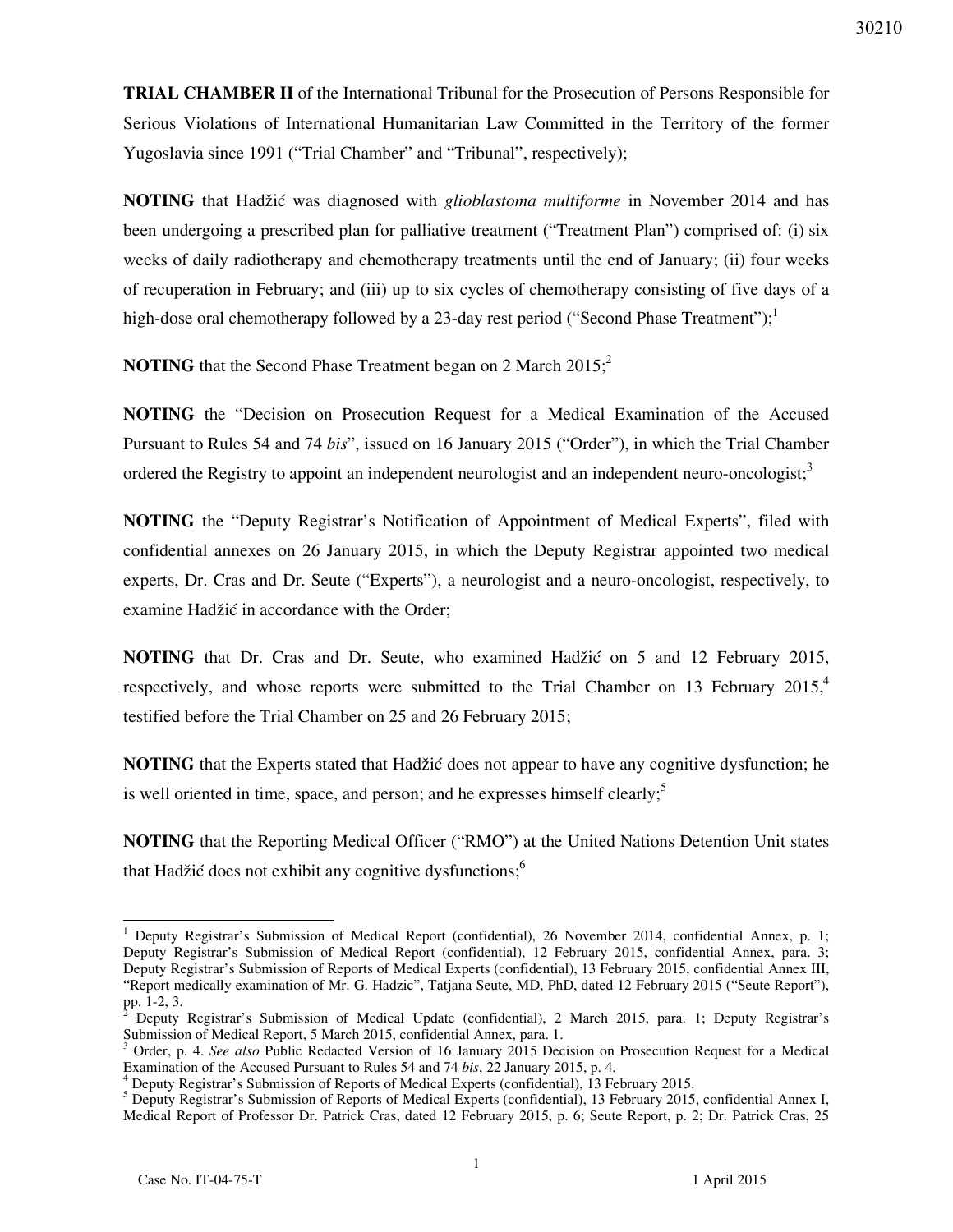**NOTING**, however, that the Defence raises the issue of Hadžić's fitness to stand trial, asserting that Hadžić is "incapacitated by terminal brain cancer and high-dose chemotherapy" and is believed to be suffering from additional drastic weight loss, complete loss of appetite, severe disorientation, severe loss of short-term memory including forgetting recent conversations, difficulties speaking, an inability to take care of himself, and extreme fatigue; $\frac{7}{1}$ 

**RECALLING** that fitness to stand trial is a legal concept the determination of which is within the purview of the Trial Chamber;<sup>8</sup>

**RECALLING FURTHER** the Trial Chamber's stated commitment to continue to evaluate Hadžić's health situation;<sup>9</sup>

**CONSIDERING** that neuropsychological examinations can be administered which are specifically designed to make an in-depth assessment of an individual's cognitive functioning;<sup>10</sup>

**CONSIDERING** that further medical assessments will take place after the first cycle of the Second Phase Treatment:<sup>11</sup>

**CONSIDERING** that the Trial Chamber would benefit from receiving additional information on Hadžić's physical and mental health after the first cycle of the Second Phase Treatment from a neuro-psychologist and a neuro-oncologist in order to assist the Trial Chamber in determining whether Hadžić is fit to stand trial, including, *inter alia*, whether Hadžić has an ability to understand the essentials of the trial proceedings and has the capacity to instruct counsel;

**PURSUANT** to Rules 33(B), 54, and 74 *bis* of the Rules hereby, *proprio motu*:

(a) **ORDERS** the Registry to appoint an independent neuro-psychologist to carry out in-depth test(s) that would assist the Trial Chamber in determining whether Hadžić is fit to stand trial;

 $\overline{a}$ February 2015, T. 12582-12583; Dr. Tatjana Seute, 26 February 2015, T. 12603. *See also* Decision on Defence Urgent Request for Provisional Release, 13 March 2015, para. 36.

<sup>&</sup>lt;sup>6</sup> Deputy Registrar's Submission of Medical Report (confidential), 20 March 2015, confidential Annex ("18 March Medical Report"), p. 1.

<sup>7</sup> Urgent Motion for Daily Detailed Medical Monitoring and Reporting of Mr. Hadžić's Health Condition, 18 March 2015, para. 1.

<sup>&</sup>lt;sup>8</sup> See Prosecutor v. Popović et al., Case No. IT-05-88-A, Public Redacted Version of 30 November 2012 Decision on Request to Terminate Appellate Proceedings in Relation to Milan Gvero, 16 January 2013, para. 21; *Prosecutor v. Strugar*, Case No. IT-01-42-A, Judgement, 17 July 2008, para. 55.

<sup>&</sup>lt;sup>9</sup> Decision on Defence Urgent Request for Provisional Release, para. 40.

<sup>&</sup>lt;sup>10</sup> Dr. Tatjana Seute, 26 February 2015, T. 12616-12617.

<sup>&</sup>lt;sup>11</sup> See Deputy Registrar's Submission of Medical Report (confidential), 27 February 2015, confidential Annex, para. 5; *see* also, Dr. Tatjana Seute, 26 February 2015, T. 12606-12607.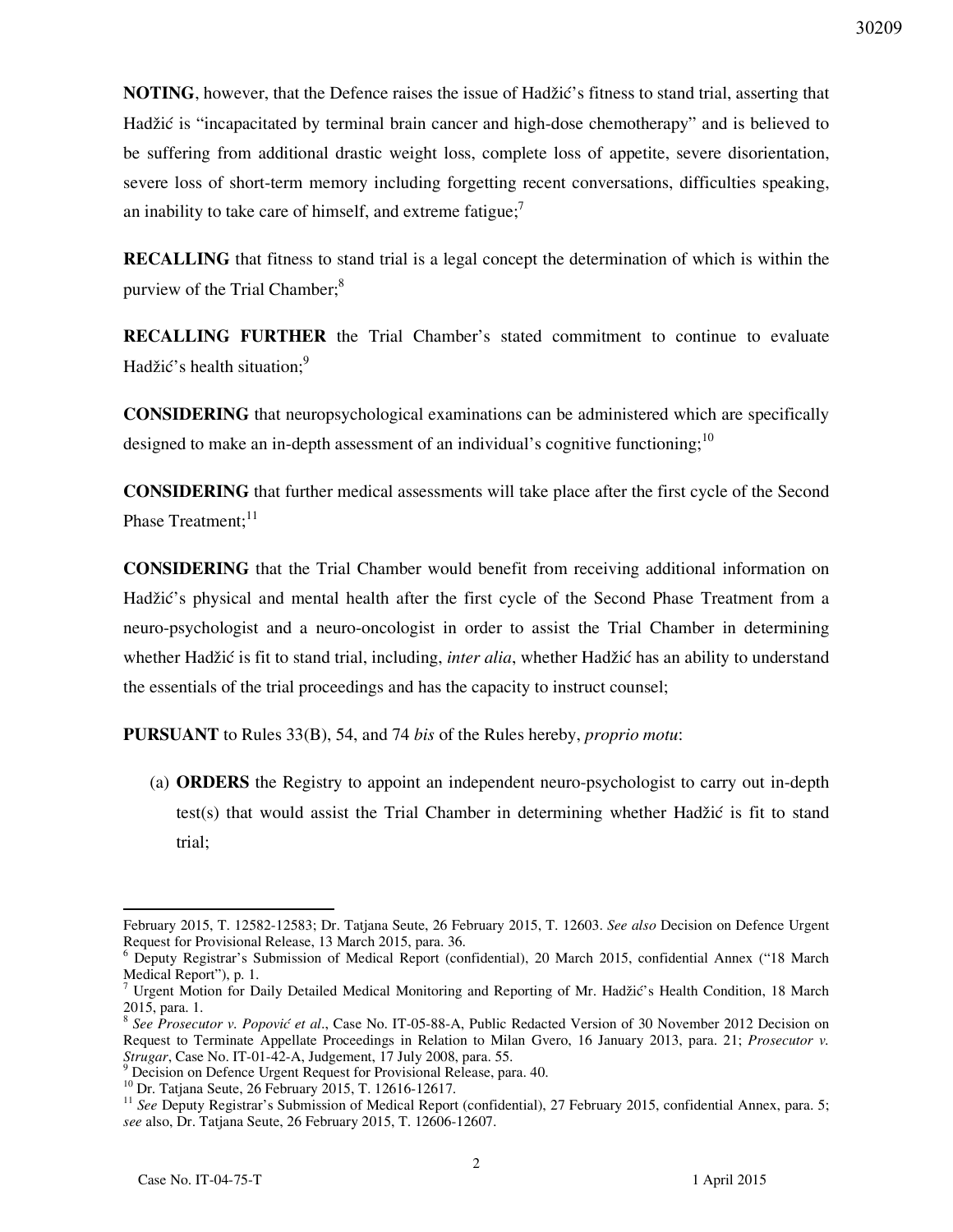- (b) **ORDERS** the independent neuro-psychologist to submit, as early as practicable, a report on the results of his/her neuropsychological examination(s) of Hadžić;
- (c) **ORDERS** Dr. Seute to submit, as early as practicable, a medical report answering the following questions:
	- i. Is Hadžić currently suffering from any cognitive dysfunctions? Please provide details concerning the basis for your assessment and indicate what tests, if any, were carried out to make your determination.
	- ii. What are the observed physical side-effects of the first cycle of the Second Phase Treatment? If physical side-effects have been observed, what measures can be or have been taken to mitigate them? Please provide details concerning the basis for your assessment and indicate what tests, if any, were carried out to make your determination.
	- iii. How has Hadžić's *glioblastoma* responded to the prescribed Treatment Plan thus far? Please provide details concerning the basis for your assessment and indicate what tests, if any, were carried out to make your determination. If such an assessment cannot be made now, when is the earliest opportunity for such an assessment?
- (d) **INVITES** the RMO to prepare a medical report, in consultation with Dr. Taphoorn, answering the questions enumerated in  $(c)(i)$  through  $(c)(iii)$  above;
- (e) **INSTRUCTS** the Registry to make available to the independent neuro-psychologist and Dr. Seute, without undue delay, Hadžić's medical records as necessary to prepare the written reports;
- (f) **INSTRUCTS** the Registry to, no later than 9 April 2015, provide written submissions:
	- i. Indicating the earliest possible date for the independent neuro-psychologist to carry out a neuropsychological examination of Hadžić and submit a report;
	- ii. Indicating the earliest possible date for Dr. Seute to examine Hadžić and submit a report;
	- iii. Indicating the earliest possible date for the RMO to prepare a medical report, in consultation with Dr. Taphoorn;